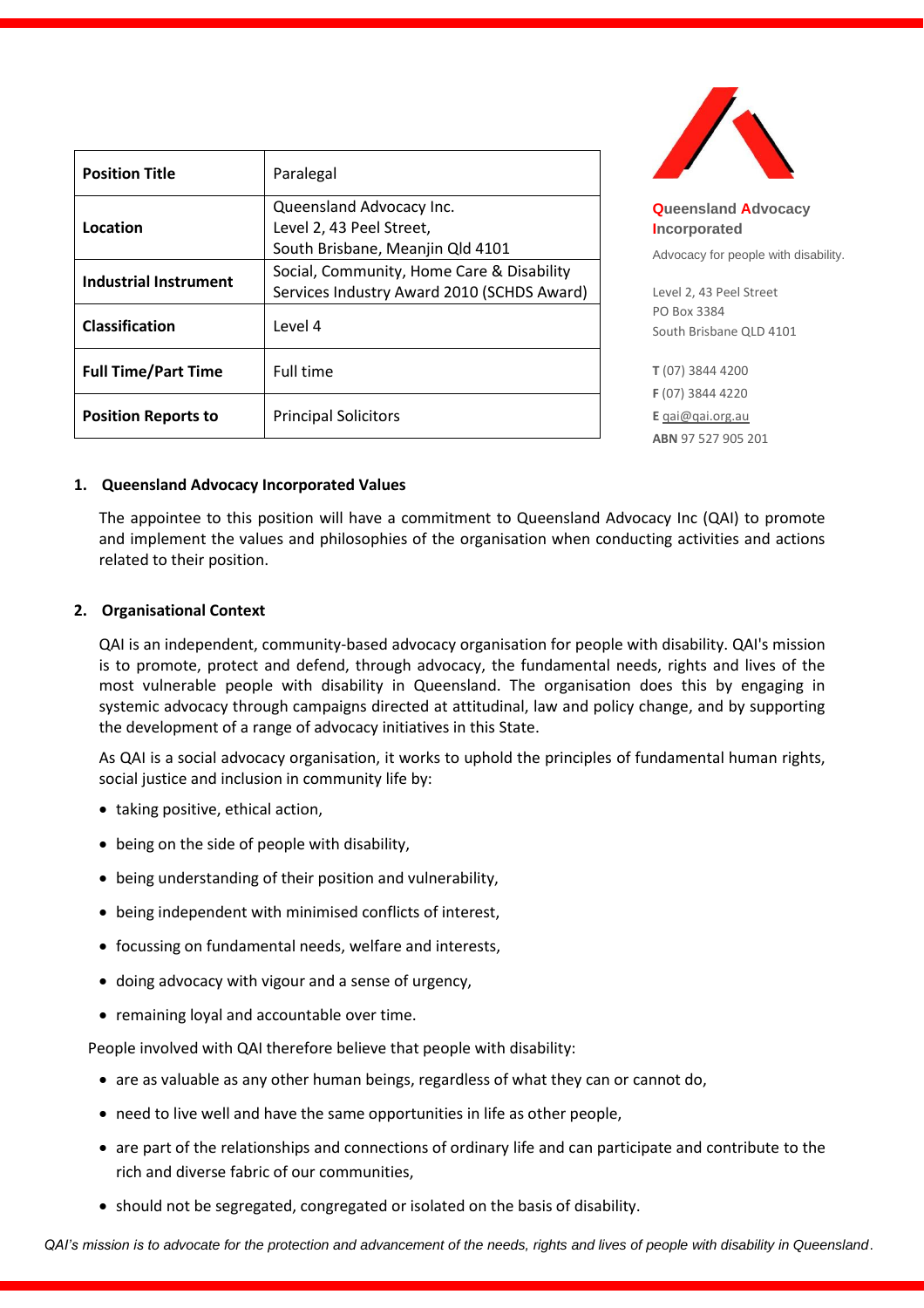# **3. Position Statement**

The Paralegal will provide support to QAI's Advocacy Practices and administration team, under the supervision of the Principal Solicitors. The Paralegal will provide a high standard of information, referral and assessment to clients and organisations contacting QAI and is responsible for undertaking a wide range of client and administrative support duties, in line with the changing strategic and operational requirements of the organisation to deliver quality services to our community.

# *Key Position Responsibilities and Accountabilities:*

- Accept referrals from relevant stakeholders and take bookings for client advice appointments and/or for representation matters.
- Manage the QAI's solicitors' and advocates' calendars, including booking client advice appointments and representation matters.
- Open client files, including performing intake and taking initial client instructions, entry into the client management database, preparation of hard copy and electronic files and opening file correspondence.
- Provide support to QAI's solicitors' and advocates for various matters including assisting with follow up with relevant stakeholders, tribunals, courts and clients as required.
- Assists manage QAI's pro bono volunteer solicitor matters as directed, including preparing briefs and liaising with clients and relevant stakeholders.
- Close client files, including liaising with the client post advice or representation and preparation of closing file letter and completing close file procedures to finalise client matters.
- Provision of information and referral in relation to enquiries for assistance.
- Answering telephones and emails and assisting with client intake across QAI's Advocacy Practices.
- Perform relevant aspects of legal and practical research as required.
- Preparation of submissions, court documents and legal correspondence under the supervision of the Principal Solicitors and QAI solicitors and/or advocates.
- At times, providing extended assistance to clients within the scope of QAI's Advocacy Practices.

### *General:*

- Ensure that client files and records are kept and maintained in accordance with the requirements of the National Association of Community Legal Centre's Risk Management Guide and QAI's policies and procedures, including appropriately utilising CLASS, Queensland Government platforms and Microsoft 365.
- Participate in staff meetings, planning workshops and other meetings in connection with the operation of client services and QAI.
- Undertake training required to perform the above duties.
- General office teamwork and assistance.
- Undertake own word processing and administrative tasks.
- Carry out any additional duties within the scope of the position as directed by the Principal Solicitors.